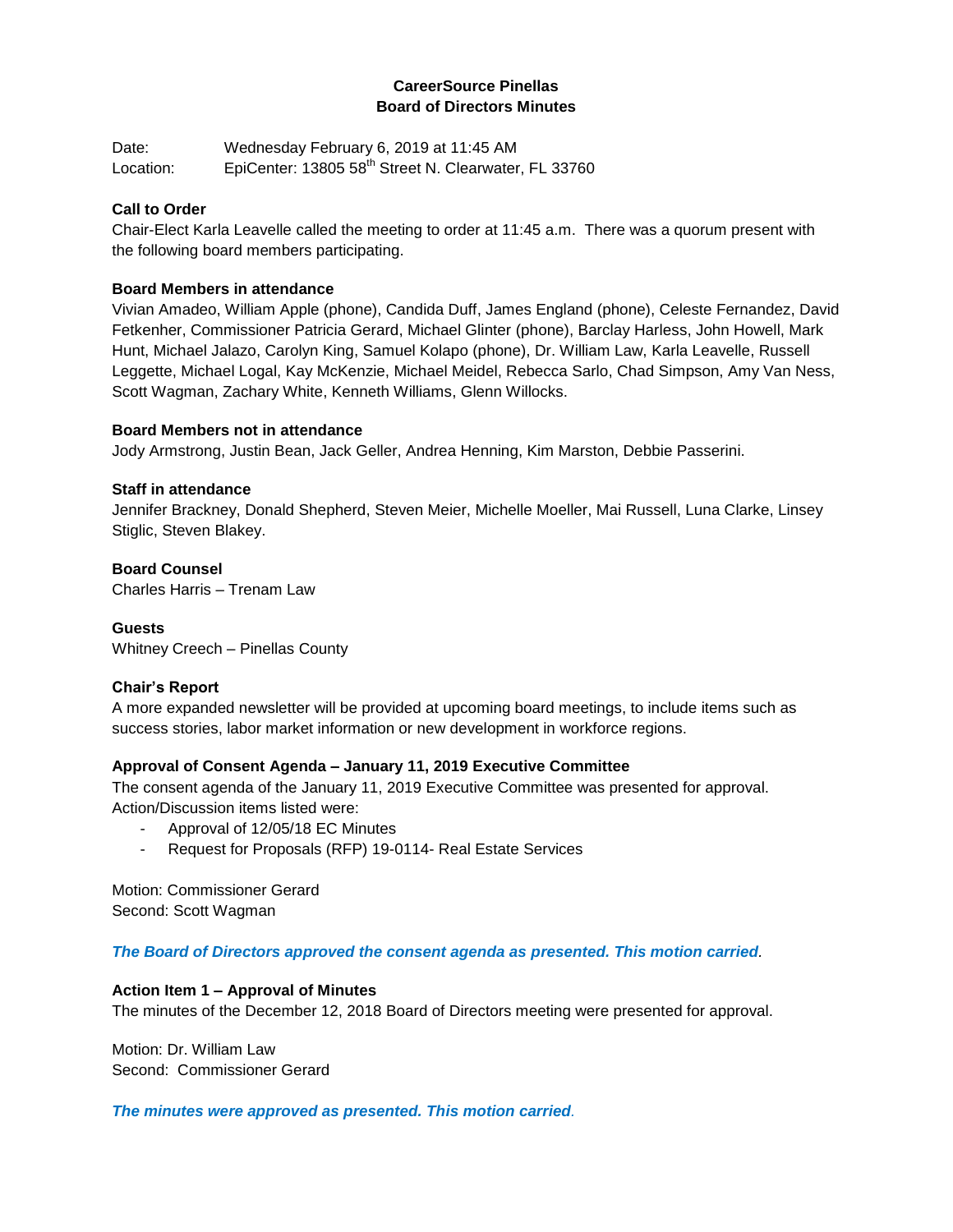## **Action Item 2 – Request for Proposals (RFP) 19-0114 - Real Estate Services**

The Board of Directors motioned for WorkNet Pinellas Inc. to sell the Science Center property on December 12, 2018. On January 14, 2019, a request for proposals (RFP) for Real Estate Services was publicly released to solicit bids from interested parties. The proposals were due on January 31, 2019 at 2:00 p.m. In response to the RFP, a total of five proposals were received, one of which did not provide complete information as prescribed in the RFP. On February  $1<sup>st</sup>$ , a review panel consisted of staff members met to discuss their independent evaluations and rated each proposal based on the following criteria.

## **Criteria for Selection**

| <b>CRITERIA</b>                                                                   | <b>WEIGHT FACTOR</b> |
|-----------------------------------------------------------------------------------|----------------------|
| Requirements                                                                      |                      |
| a. The response was received by the due date and time.                            | <b>MANDATORY</b>     |
| b. The response was presented in the required format, all                         |                      |
| questions in this RFP answered, an original and the                               |                      |
| correct number of copies provided and a flash drive provided                      |                      |
| on which the response was saved.                                                  |                      |
| Experience of contractor and key staff that would be involved in delivering these | 50 Points            |
| Real Estate Services as described in this RFP.                                    |                      |
| Cost Reasonableness - The commission information reflects reasonable costs for    | 50 Points            |
| the staff and services as detailed in the Scope of Service.                       |                      |
| <b>TOTAL SCORE</b>                                                                | 100 Points           |

Below is a summary of the final scores of the proposals received:

| <b>Proposer</b>                   | Score (Max. 100) |
|-----------------------------------|------------------|
| Smith & Associates                | -91              |
| <b>Commercial Partners Realty</b> | 77               |
| CBRE                              | 77               |
| <b>CR Commercial Realty</b>       | 65               |
| Broderick & Associates            | Non responsive   |

There was a consensus by the review committee to recommend entering into contract negotiation with *Smith & Associates* for the following reasons:

- The Broker & Managing Agent have a combined real estate experience of 45 years.
- Extensive approach to pricing and marketing methodology
- Detailed scope of work

**Discussion**: Smith & Associates commission rate would be 6%. The names of the main broker and realtor who would be involved in this project were also provided: Joyce Woodson and Robert Glasser.

Motion: Russell Leggette Second: Mark Hunt

### *The Board of Directors approved to enter into contract negotiations with Smith & Associates for Real Estate Services. This motion carried.*

## **Action Item 3 – Subsequent Local Workforce Area Designation and Continued Charter of CareerSource Pinellas under** *Workforce Innovation and Opportunity Act*

The Governor must designate Local Workforce Development Areas in order for the State to receive adult, dislocated worker, and youth funding under Title I, subtitle B of the *Workforce Innovation and Opportunity Act (WIOA).* Local Workforce Development Areas that received an initial designation may be granted a subsequent designation if, for the two most recent program years, the local area performed successfully and sustained fiscal integrity. The current designation is effective July 1, 2017 through June 30, 2019. CareerSource Pinellas has met or exceeded the levels of performance and sustained its fiscal integrity. The subsequent designation will cover for a two-year term, beginning July 1, 2019 through June 30, 2021.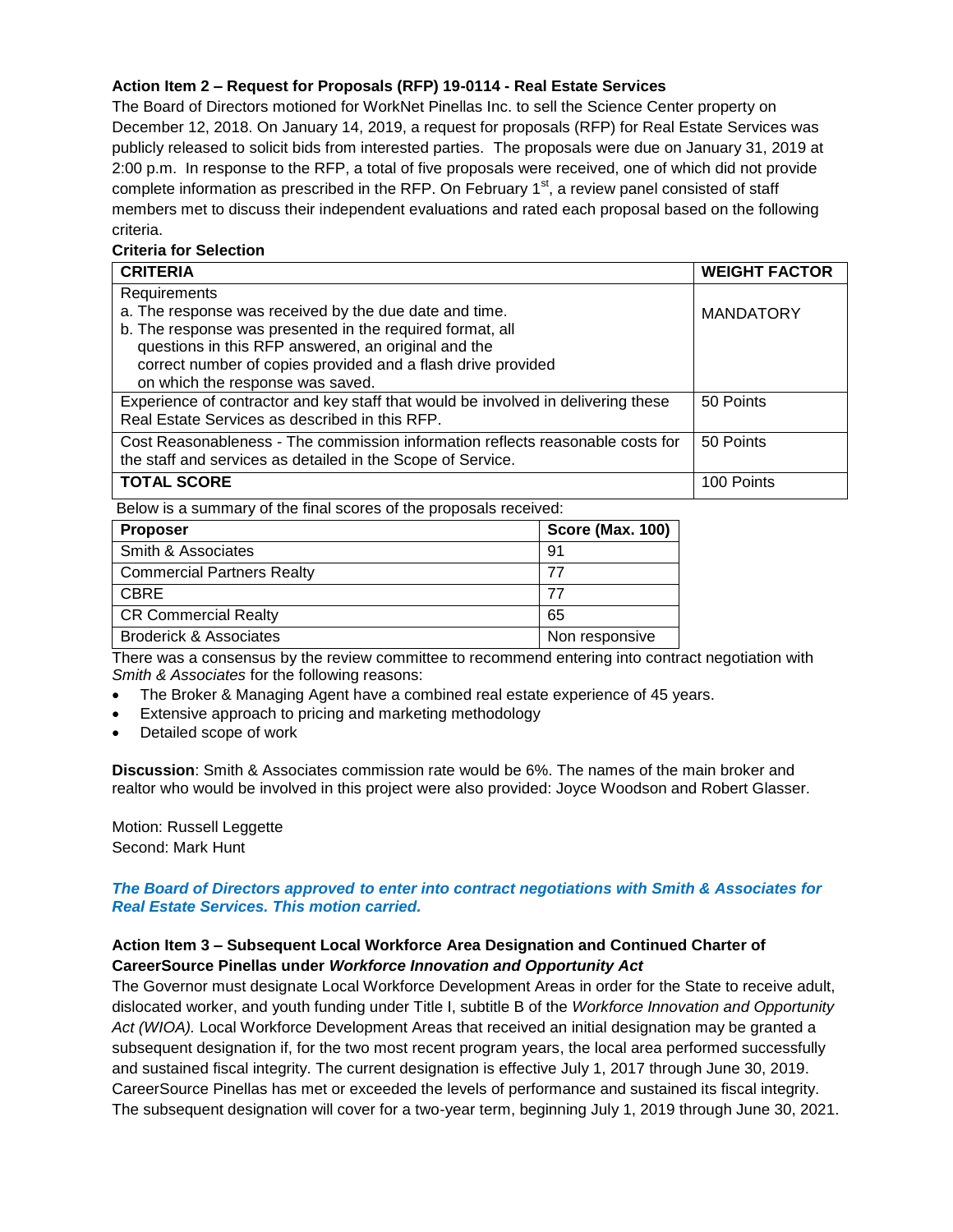The attached will be submitted to the Pinellas Board of County Commissioners (BCC) for signature. The executed form is due to DEO by April 15, 2019 to document the official request made by the BCC and CareerSource Pinellas.

Motion: Commissioner Gerard Second: David Fetkenher

#### *The Board of Directors approved the Local Workforce Area Designation and continued charter of CareerSource Pinellas under the Workforce Innovation and Opportunity Act (WIOA) law. This motion carried.*

## **Action Item 4 – Approval of Amendments: Interlocal Agreement w/ Pinellas County and CSPIN By-Laws**

Background: The Pinellas County Board of County Commissioners recommended revisions to the CSPIN Interlocal Agreement with the County, as well as to the CSPIN by-laws. An Ad Hoc Committee consisting of board members reviewed the recommendations and summarized the changes below.

Summary of Changes to Interlocal Agreement:

- 1. Clarifies that "CEO" refers to the Chief Elected Official, which in our case is the Board of County Commissioners. Jennifer's position is referred to as the Chief Executive Official/Executive Director.
- 2. Requires an ad hoc selection committee for Chief Executive Official/Executive Director and for Legal Counsel.
- 3. Incorporates the County's nomination and appointment process.
- 4. Submission of documents that require Board of County Commissioners' (BCC) approval must occur 120 days before the federal deadline, unless a shorter period is authorized by the BCC.
- 5. The audit firm must be selected by the full board, not by the audit or executive committee.
- 6. Specifies that performance and/or compliance audits are to be conducted by an independent firm or by the County's Division of Inspector General.
- 7. Changes membership of the Audit Committee to the CSPIN Chair, Vice Chair, Treasurer and two persons appointed by the BCC.
- 8. Specifies that the BCC can withdraw its approval for CSPIN to act as fiscal agent, administrative entity, one-stop operator, and/or direct service provider.

Summary of Changes to Bylaws:

- 1. Moves most responsibilities from Executive Committee to the full Board of Directors.
- 2. Provides more details on Directors' responsibilities.
- 3. Removal of categories of membership that are already defined in state and federal statutes.
- 4. Addition of an elected School Board member to the full Board of Directors.
- 5. Reduces size of Board to 31 members. *(will be done by attrition)*
- *6.* Specifies that the BCC has authority to remove a Director from the Board. *(there is an ongoing debate over whether this would stand up in court if ever put to the test).*
- 7. Removes de facto resignation and replaces it with new attendance requirements.
- 8. Allows Treasurer to be selected from among the non-business members of the Board.
- 9. Further defines roles of the Audit Committee and Compensation Committee.
- 10. Formally creates an Ad Hoc Chief Executive Official/Executive Director and Legal Counsel Selection Committee.
- 11. Changes quorum from 33% to 40% plus 1 for the Board and key Committees.
- 12. Modifies consent agenda procedures to match current practice.
- 13. Increase notification time prior to Bylaws amendments.
- 14. Brings Indemnification section in line with Florida Statutes.
- 1. Motion to approve the Interlocal Agreement with Pinellas County Motion: David Fetkenher

Second: Commissioner Gerard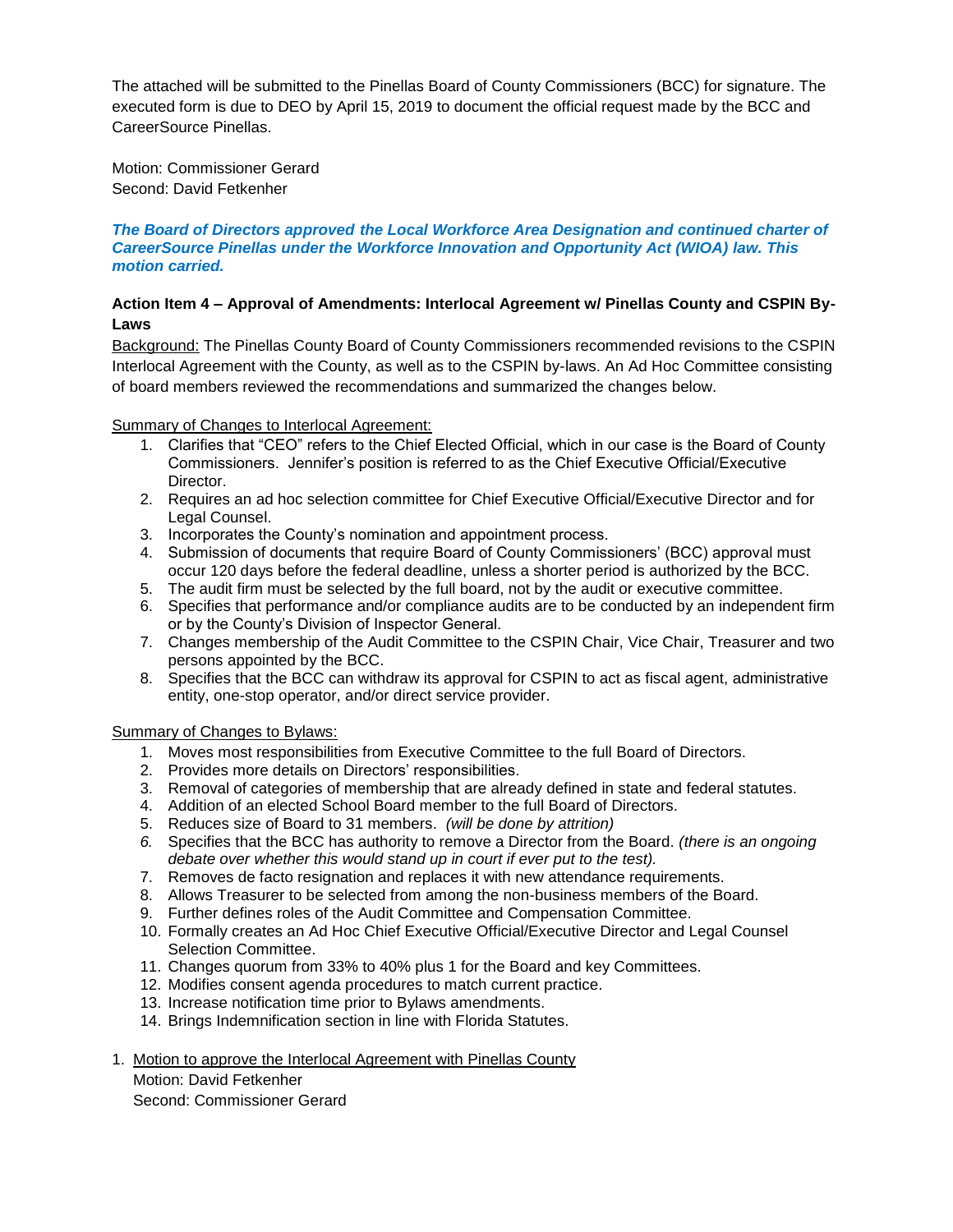### *The Board of Directors approved the amended Interlocal Agreement with Pinellas County as outlined. This motion carried.*

### 2. Motion to increase the board voting quorum to 50% plus 1

Discussion: Board members discussed the increased quorum percentage requirements. A few members suggested increasing the voting quorum to 50% plus 1. Others preferred to remain at the recommended 40% plus one, as to not prevent organizational items from being approved in case of scheduling conflicts that would prevent half of the board from attending.

Prior to the proposed by-laws amendment, the CSPIN quorum for Board and Executive Committee meetings was at 33%.

Motion: Michael Jalazo Second: Russell Leggette

Roll Call for votes: YES: 11 NO: 16

*The motion to increase the board voting quorum to 50% plus 1 failed to pass due to a majority of opposing votes.* 

3. Motion to approve the amended WorkNet Pinellas by-laws as outlined in the agenda Motion: Mark Hunt Second: Barclay Harless

*The Board of Directors approved the amended WorkNet Pinellas By-Laws as outlined. This motion carried.*

### **Action Item 5– Board of Directors CEO Assessment 2019**

The purpose of this document is to provide Ms. Brackney mid-way through her contract with an overview of how the Board is viewing her performance. This document would be completed no later than April 2019. The request is to have every member of the Board complete the document; the results would be aggregated and provided to Ms. Brackney. The focus of the document is on Ms. Brackney's leadership and organizational acumen during the first half of her contract. The results of the assessment would allow for Ms. Brackney to make any mid-course corrections if needed.

\*\* Proposed changes from board members are indicated in the document via redline\*\* **Results would be aggregated by Consulting firm HR Edge, be presented to the Chair of the Compensation Committee and subsequently be shared with Ms. Brackney and the Board of Directors.** 

Motion: Commissioner Gerard Second: Barclay Harless *The Board of Directors approved the CEO leadership assessment document as presented. The motion carried.* 

#### **Action Item 6– CEO Performance Appraisal 2018-2019**

This document provides the annual goals, initiatives, actions to be taken and metrics. The suggestion is that this document be utilized toward the end of Ms. Brackney's contract in late September or early October 2019. This would allow the Board of Directors to review virtually a year of performance. It would be the responsibility of the Compensation Committee to complete the appraisal, in that time frame, review it with Ms. Brackney for her input and then submit to the full Board for edits and approval. \*\*No changes were proposed for this document\*\*

Motion: Commissioner Gerard Second: David Fetkenher/ Barclay Harless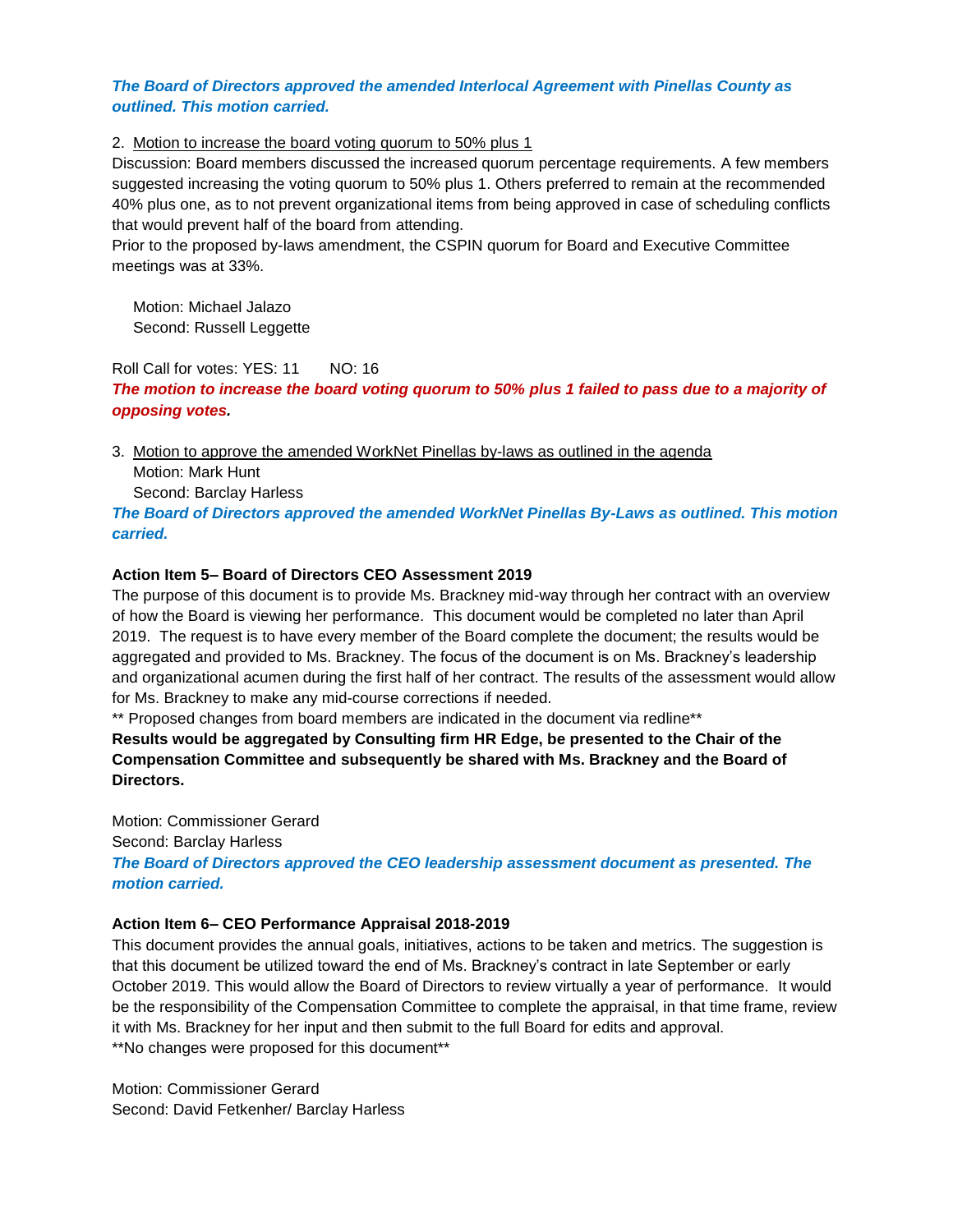### *The Board of Directors approved the performance appraisal 2018-2019 document as presented. The motion carried.*

#### **Action Item 7– HR Contract Extension / Compensation Review**

In May 2018, CareerSource Pinellas requested written bids from qualified firms with the expertise to provide HR consulting services to our non-profit organization. The HR Consultant would assist with the transition of staff, analyze the current day-to-day operations, identify best practices, and make suggestions for improvement. It was stipulated that the scope of the work may be expanded in PY 2018- 2019 (July 1, 2018 – June 30, 2019) depending on the operational direction of the organization. Two companies submitted bids: Engagement Advisors and HR Edge. At the June 6, 2018 Executive Committee meeting, CSPIN received approval to enter into contract negotiations with Engagement Advisors for HR consulting services. The HR consultant was later tasked by the Ad Hoc Search Committee to assist the Board of Directors in the CEO and CFO search. Within six (6) months of procurement, CSPIN selected HR Edge to assist the organization with day-to-day human resources activities through January 31, 2019. Recently, HR Edge has been tasked to complete a salary survey to determine the current market rates for professional positions available at CSPIN. This will ensure that salaries are in line with current economic conditions and will determine if adjustments are needed. To this end, staff is requesting approval to extend the contract hours with HR Edge for **up to 300 hours.**

Discussion: Board members requested to compare CSPIN salaries to salary ranges of the other CareerSource regions, of similar size and economic development data. Members also requested that this compensation review also evaluates the current benefits program offered to employees.

Motion: Scott Wagman Second: Commissioner Gerard *The Board of Directors approved extending the contract with HR Edge for the hours recommended above. The motion carried.* 

#### **Action Item 8– Procurement of Broker Services/Benefit Plan**

Motion: Kay McKenzie

In February 2016 WorkNet Pinellas Inc. dba CareerSource Pinellas issued an RFP for benefit consulting services. The Board of Directors selected Arthur Gallagher from the proposals received. The current benefit plan runs from January to December of each year. It has been 3 years since these services were solicited and new benefit laws have been passed. As of February 1, we will have 75-85 employees, less than half of the number of employees when a cafeteria plan was selected. Procuring a consultant will help decide whether to stay with the current plan or move to a new plan that may be more appropriate for the number of enrollees. This RFP would solicit proposals from qualified firms with the technical expertise and an established track record to provide benefit consulting services. These services would include assisting CareerSource Pinellas with strategic benefit planning, developing bids, proposal evaluation, contract negotiation, on-going contract evaluation, plan modification and other services required to obtain and maintain the best coverage and cost for our benefit programs.

Discussion: Board members suggested that staff give consideration to the idea of including other services, such as payroll services, as well as healthcare services.

Second: Candida Duff *The Board of Directors approved the issuance of a Request for Proposal (RFP) to solicit proposals from experienced firms that can provide the requested benefit consulting services, and potentially other services, such as payroll. The results from this solicitation will be presented to the Compensation Committee for review and selection.*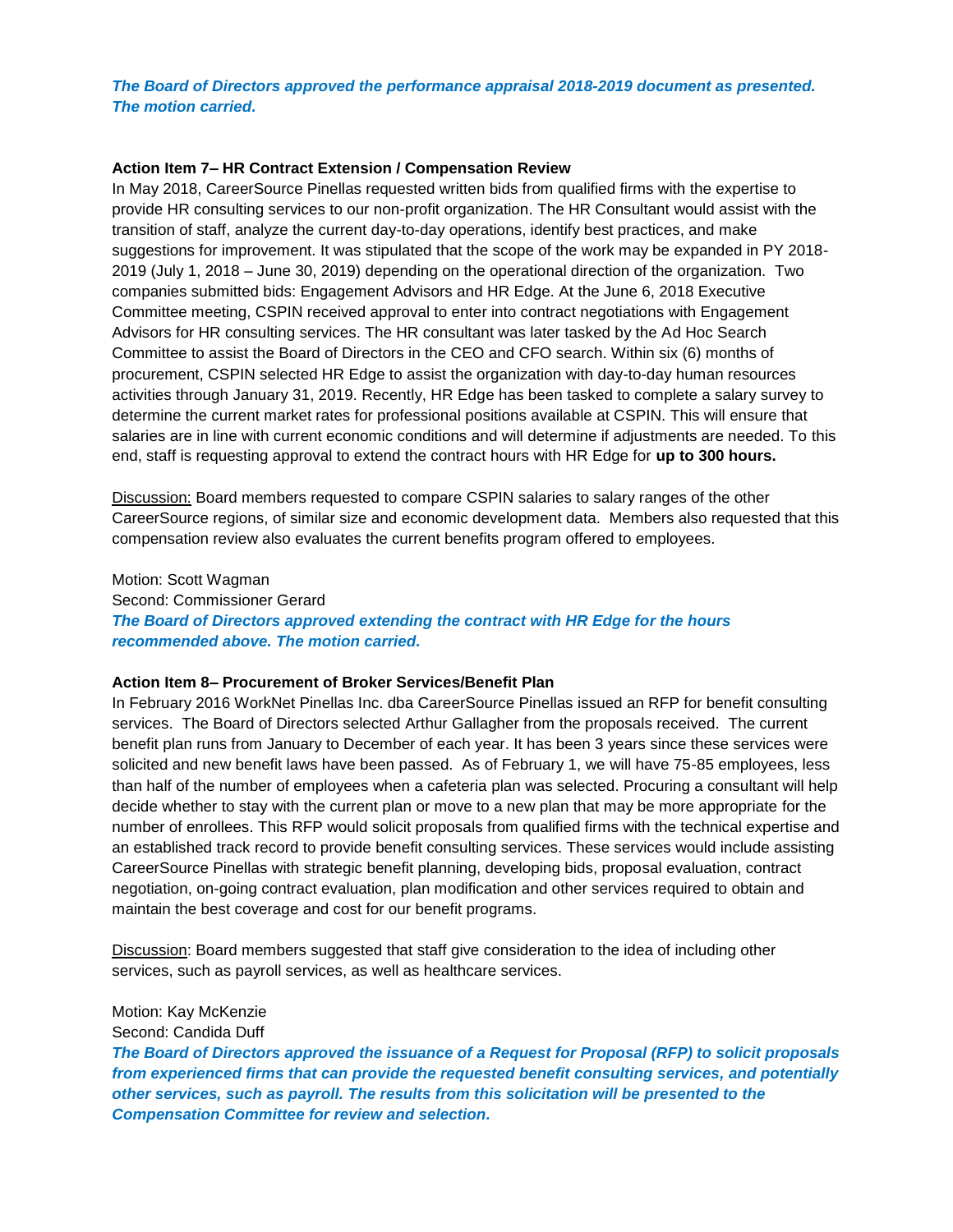## **Other Administrative Matters**

None

## **Information Items**

### **1. Employee Engagement Survey**

Per the directive of the Compensation Committee and the Board of Directors, CareerSource Pinellas will be conducting an Employee Engagement Survey to assess the organizational climate, along with other areas that impact the overall business performance. The survey will be conducted by an outside third party vendor and will be confidential. The results of the findings will be submitted to the Compensation Committee Chair and ultimately, to the Board of Directors. After a review of several companies, People Element has been selected to take the lead on this initiative. A sample report of the survey findings is attached.

# **CEO's Report**

## **Financial Management –**

- Moved the payroll function from a contract service to in house to promote efficiency and cost effectiveness.
- Working with DEO/DOL to develop an indirect cost rate for the organization.

## **Legal Compliance**

- DEO is also working on new policy. CSPIN is reviewing the new work-based training policy which relates to OJT and PWE. DEO expects the new policy guidelines to be in place by the end of June.
- Moving forward with efforts to endeavor to sell the Science Center. Several organizations have reached out regarding proposals that may include a partnership with CareerSource Pinellas, i.e. educational institution or workforce housing opportunities.

## **Accountability and Transparency**

- OSO has completed their first round of monitoring. It is under review and will be presented at an upcoming board meeting.
- DEO will conduct their performance presentation to the board on March  $20<sup>th</sup>$
- DEO monitoring is scheduled for June.

## **Workforce Development/Performance**

- CSPIN has been awarded another YouthBuild grant for \$1.1M to training 16-24 year old youth in construction and GED.
- CSPIN has also received two CSF grants:
	- o Expanding apprenticeship opportunities for \$100,000
	- $\circ$  Providing work readiness in partnership with Goodwill and PERC for \$100,000
- CSPIN hosted a very successful Professional Mixer at the end of January. Over 150 job seekers attended. We welcomed the Sheriff's Department to this event.

## **Key Relationships and Partnerships**

- Continuing discussions with SPC to develop and expand satellite offices at Tarpon Springs and EPI Center
- Continuing discussions with Service Source to better leverage resources for Veterans
- Working on an agreement with Homeless Empowerment Program to better provide linkage resources for individuals
- Working with the OSO to offer online customer service training for all staff and more intensive train-the-trainer training for managers and frontline supervisors
- Finalized agreements with EDC of St. Petersburg, Upper Tampa Bay Chamber and the Recruitment Networking group to provide marketing, outreach and networking with local employers
- Continued to meet with Tampa Bay Partnership and reviewed the regional competitiveness report
- CSPIN will have three board members and four staff attending the NAWB in March.